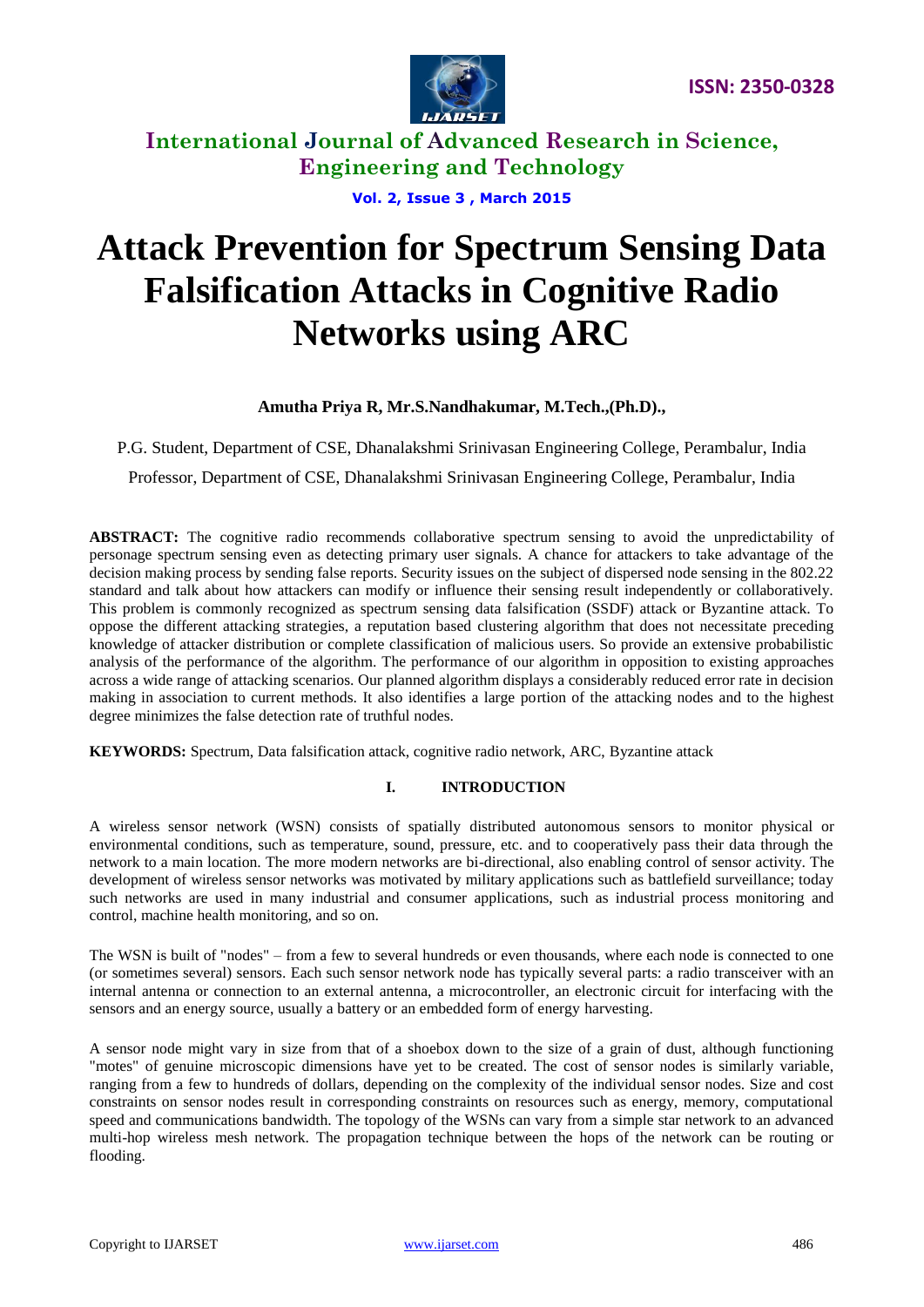

# **Vol. 2, Issue 3 , March 2015**

A cognitive radio is an intelligent radio that can be programmed and configured dynamically. Its transceiver is designed to use the best wireless channels in its vicinity. Such a radio automatically detects available channels in wireless spectrum, then accordingly changes its transmission or reception parameters to allow more concurrent wireless communications in a given spectrum band at one location. This process is a form of dynamic spectrum management.

The main functions of cognitive radios are Power Control and Spectrum Sensing. Power control is used for both opportunistic spectrum access and spectrum sharing CR systems for finding the cut-off level in SNR supporting the channel allocation and imposing interference power constraints for the primary user's protection respectively.Spectrum sensing is used to detecting unused spectrum and sharing it, without harmful interference to other users; an important requirement of the cognitive-radio network to sense empty spectrum. Detecting primary users is the most efficient way to detect empty spectrum. Spectrum-sensing techniques may be grouped into three categories.Those are transmitter detection, matched filter detection, energy detection.

Energy detection is a spectrum sensing method that detects the presence/absence of a signal just by measuring the received signal power. This signal detection approach is quite easy and convenient for practical implementation. To implement energy detector, however, perfect noise variance information is required. And surprisingly when there is noise uncertainty, there is an SNR wall below which the energy detector cannot reliably detect any transmitted signal. In, a new energy based spectrum sensing algorithm with noise variance uncertainty is proposed. This algorithm does not suffer from SNR wall and outperforms the existing signal detectors (see for example and its USRP implementation). And most importantly, the relationship between the energy detector of and that of is quantified analytically. Also when the noise variance is known perfectly these two energy detectors achieve the same probability of detection and false alarm rates.

Cyclostationary-feature detection is the type of spectrum sensing algorithms are motivated because most of manmade communication signals such as BPSK, QPSK, AM, OFDM exhibit cyclostationary behaviour. However, noise signals (typically white noise) do not experience this behaviour. These detectors are robust against noise variance uncertainty. The aim of such detectors is to exploit the cyclostationary nature of manmade communication signals buried in noise. Cyclostationary detectors can be either single cycle or multicycle cyclostatonary.

#### **II. RELATED WORK**

Wireless sensor networks are affected by the different attacks. Those are spectrum sensing data falsification (SSDF) attack, Independent attack, Collaborative attack. Spectrum sensing data falsification (SSDF) attack means that attackers devise their plan independently or collaboratively. Based on their attacking strategy, each attacker node may alter its sensing result from busy to idle and from idle to busy with different probability. Assume that both of the probabilities are the same. Results can be easily extended for different probability. Accordingly, consider one independent and three collaborative attacking techniques. Selected the attacking techniques considering the ease of implementation, impact of the attack, frequency of attack and so on. The first collaborative technique "L out of M" was already shown to be effective in. The second technique is considered here due to ease of implementation and it follows an intuitive attacking model. The third technique is considered to exploit the decision mechanism used in this project.

Independent Attack means **e**ach independent attacker changes its sensing result with probability *Pmd*. The detection probability of an individual attacker, *Pmd* while working independently. In collaborative Spectrum sensing data falsification(SSDF) attack, attackers exchange their sensing information and decide their response collaboratively. First, the collaboration strategy "L out of M" attacks. Only 35% of attackers using this approach can blind the decision mechanism of the BS.

Clustering techniques are often used in anomaly identification or outlier detection. Two of the prominent clustering techniques are K-means and K-medoid. K-means defines a cluster in terms of a centroid, which is usually the mean of the group of points. It clusters the objects in a way to minimize the sum of squared Euclidean distance. On the other hand, K-medoid defines a cluster in terms of a medoid, which is the most representative object for a group of objects and can be applied to a wide range of data. The K-medoid algorithm requires only a proximity measure for a pair of objects and tries to minimize the total error. We prefer K-medoid to K-means algorithm for clustering since the former is more robust to noise and outliers than the latter and minimizes a sum of pair wise dissimilarities instead of a sum of squared Euclidean distances. Several algorithms have been proposed to implement Kmedoid clustering. Partitioning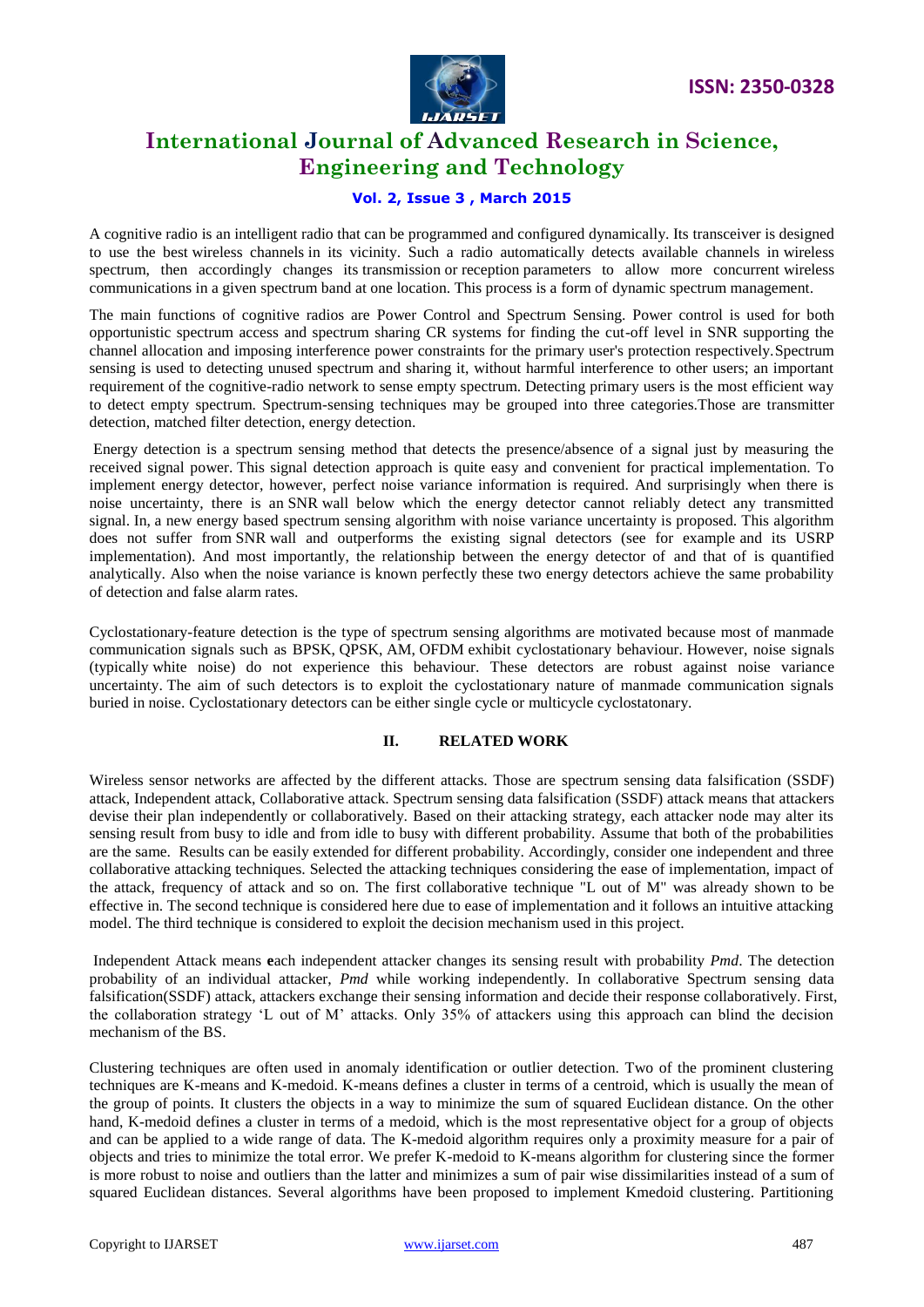

## **Vol. 2, Issue 3 , March 2015**

Around Medoid (PAM) algorithm to cluster nodes based on their sensing reports. A medoid is the node of the cluster whose average dissimilarity to all other nodes in the same cluster is minimal. Given the number of clusters and sensing reports from all the nodes as input, *PAM* sequentially finds the same number of nodes as medoids around which all other nodes are clustered in a way so that the objective function is minimized. We modify *PAM* so that each cluster has an equal number of nodes.

In existing system using K-neighbourhood distance algorithm & Robust decision algorithm is detect independent malicious users. This approach does not need any prior knowledge of attacker distribution and exposes attackers across multiple sensing rounds. In the past Static spectrum allocation cannot efficiently support the demand of such pervasive wireless devices. Individuals who have obtained a license to broadcast in a fixed spectrum range are classified. Radio waves are affected by physical barriers or environmental conditions easily. Malfunctions associated with the sensing equipment may also influence the node"s observed measurements.

Existing system following techniques are having the drawbacks. Those are secondary users are attempt to "fill in the gaps" by utilizing unused spectrums, users and may begin sending modified sensing reports to the BS. The compromised nodes may work independently, or may collaborate to reduce spectrum utilization and degrade overall performance of the network and primary user positioning and path loss to the secondary user.

# **III. SYSTEM MODEL**

The existing solutions to combat against Spectrum sensing data falsification (SSDF) attack into three categories. Those are reputation-based, data mining based, and artificial intelligence approaches. Adaptive Reputation Based Clustering algorithm to protect against both independent and collaborative Spectrum sensing data falsification (SSDF) attacks that does not require prior information about the number of attackers or attacking strategies. To locate independent malicious attacks and collaborative attacks. Find number of attackers, attackers' distribution, attacking strategy our algorithm also identifies a significant number of attackers while keeping the misdetection rate to a minimum level. A trust based model and use a weighted sensing result aggregation scheme to remove malicious nodes from the decision making process and present a hybrid method called the weighted sequential probability ratio test (WSPRT) that combines a node"s reputation and the use of a sequential probability ratio test to identify malicious or faulty units. Our Proposed methods are having different advantages. Those are Base Station make the Decision differentiates between the honest users and the attackers. The nodes are clustered based on the sensing history and initial reputation of Nodes. The channel status is decided through intra-cluster and inter-cluster voting.Minimizes the error in deciding channel status and get the honest result in users.

#### **A) DATA COLLECTION PHASE**

Data collection phase used to collect the sensing information from the User. Here users having two types. Those are Primary user and Secondary user. In this data collecting phase considering only the details given by the secondary users. From secondary users get the Information from the Cluster through query. Based on the request and response find who is the honest user and who is the false users. If user is honest send the original sensing result. If the user is false user modify the sensing result was send.

#### **B) DATA CLUSTERING PHASE**

Second phase is data clustering phase, after finishing the data collection, it will be started. In this phase is using two types of clustering techniques to clustering the collection data from the secondary users. Those are PAM Algorithm Based Cluster Formation and Collect all users and Secondary Users Data.

#### **C) ATTACKING PHASE**

Independent attack, Collaborative Attack, Third party Attack disrupting the channel and send reply Channel busy. Malfunctions associated with the sensing equipment may also influence the node"s observed measurements. Attackers devise their plan independently or collaboratively. Based on their attacking strategy, each attacker node may alter its sensing result from busy to idle and from idle to busy with different probability. ARC separates attackers from honest users based on sensing reports using an adaptive clustering technique. Attackers must make sure that their sensing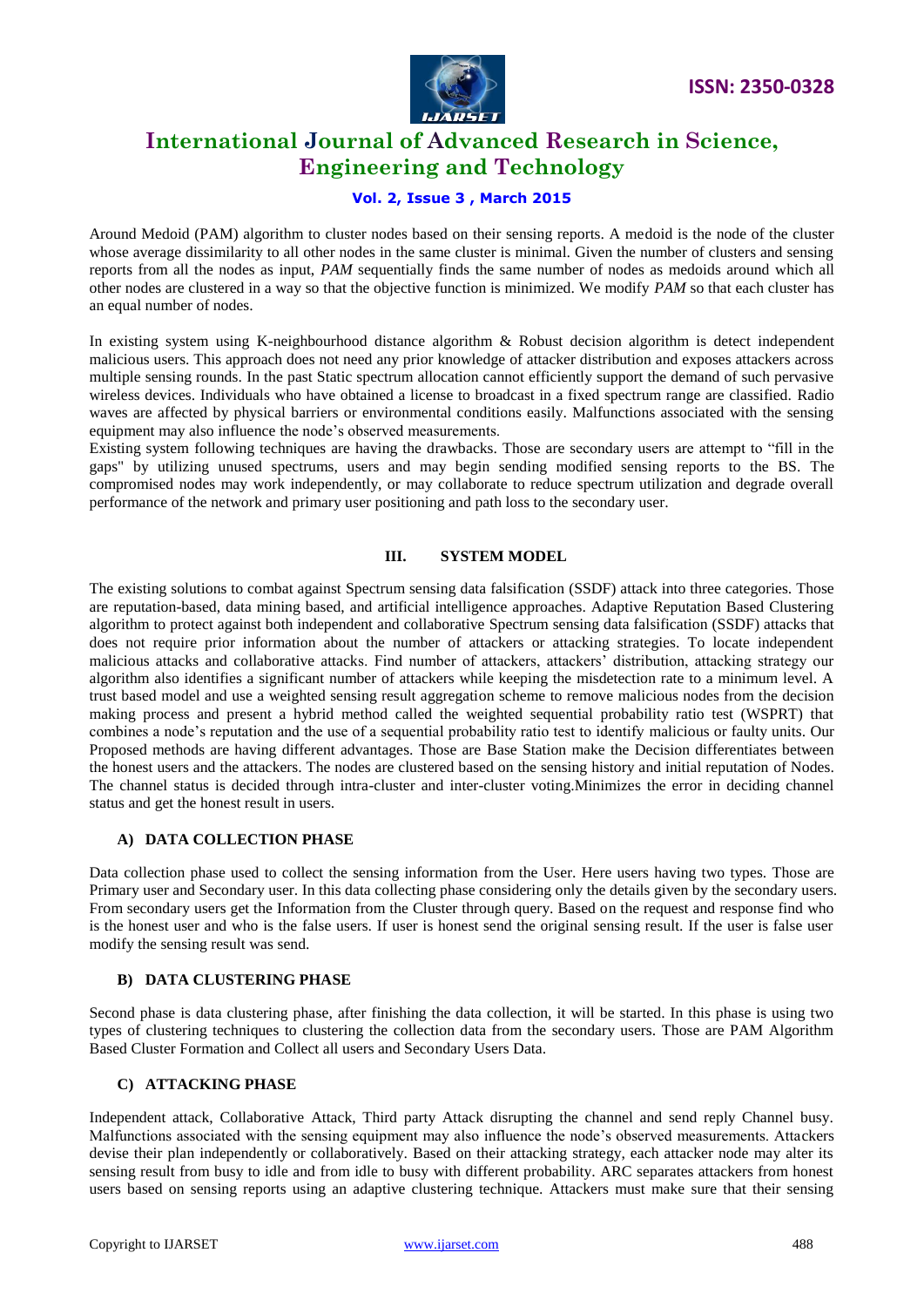

## **Vol. 2, Issue 3 , March 2015**

reports are not too different from those of honest users to avoid being detected by ARC. Otherwise, attackers will be separated into the same cluster and thus, will be detected and eliminated.

## **ARCHITECTURE DIACRAM**



Figure 1 : Architecture diagram

#### **D) MATCH USER DECISION PHASE**

After attacking phase we go into the match user decision phase. This decision phase used to Check Users Data"s and based on the Clusters History match the correct users. Here using the ARC Algorithm Implementation for making decision about how was match the user and finally calculate the Probability Result Matching with User Data.